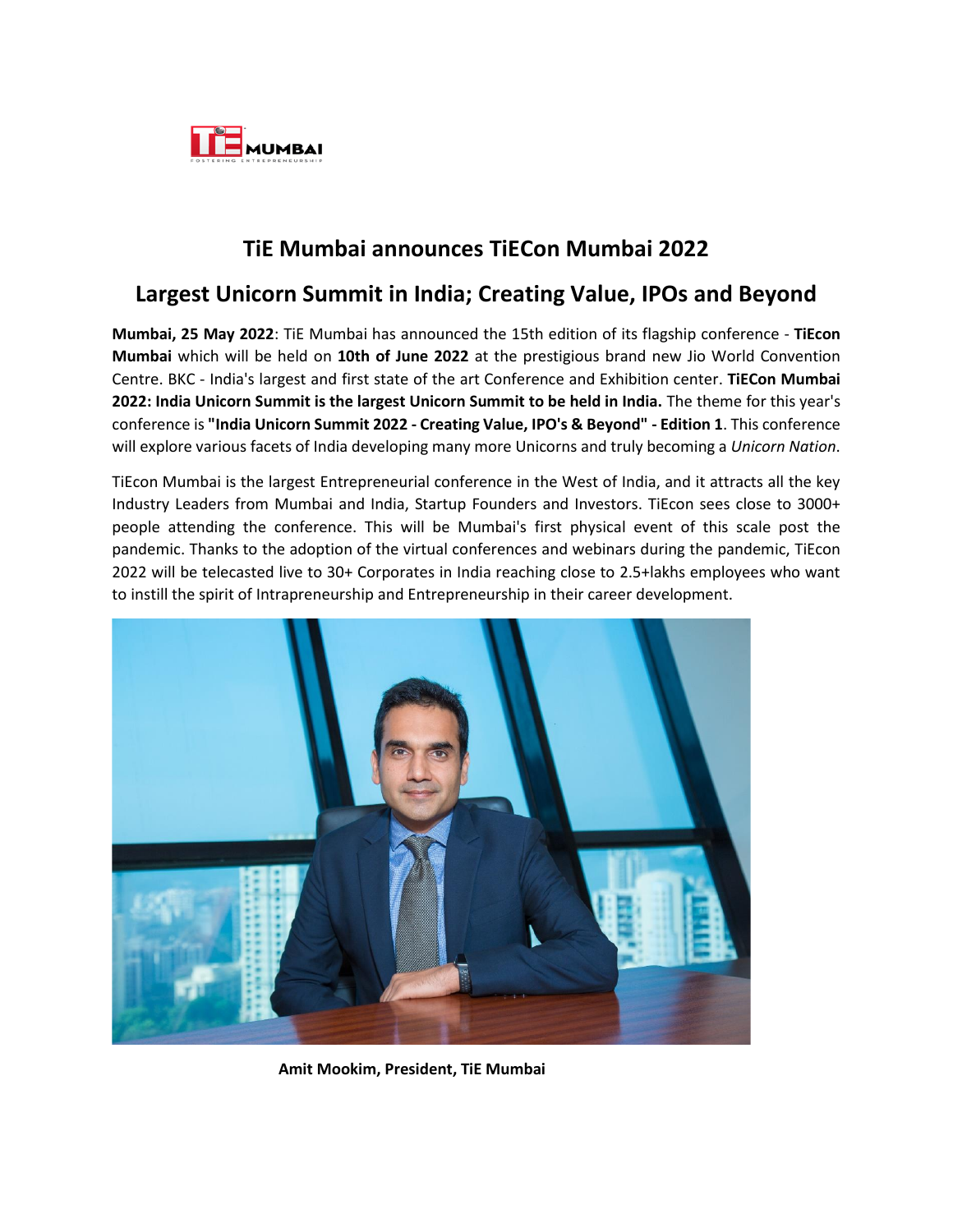

"The largest congregation of unicorns will converge under one roof at TiEcon '22. TiEcon' 22 will have stories from the first to the hundredth Unicorn in the country. It is slated to be a time capsule of the journey of a startup from inception to listing." said **Amit Mookim, President, TiE Mumbai.**

"This conference will showcase the true power of 'Start-up India' by bringing together Unicorns and Sunicorns from across the country. TiEcon'22 will also comprise of close to 200 specifically curated startups which will be show-cased to demonstrate innovation in India." said **Atul Nishar, Past President, TiE Mumbai.**



 **Atul Nishar, Past President, TiE Mumbai**

The conference will attract around 45+ India's leading Unicorns, who will talk on various aspects of their journey, growth & scaling, struggles & conquests, product & engineering stories, technology adoption and pivots that have helped them accelerate their journeys. The conference will further explore their talent & resource management, fundraising strategies, exits strategies and setting up and executing IPO's. Close to 250 funds will also be attending TiEcon'22.

Sharing the stage, will be an illustrious array of India's top Industrialists, Corporate Business Leaders & Honcos, Investment Bankers, Investors, Analysts and other Soonicorn Founders who have played a direct role in the contributions a startup becoming a Unicorn - The Unicorn makers as we call them!